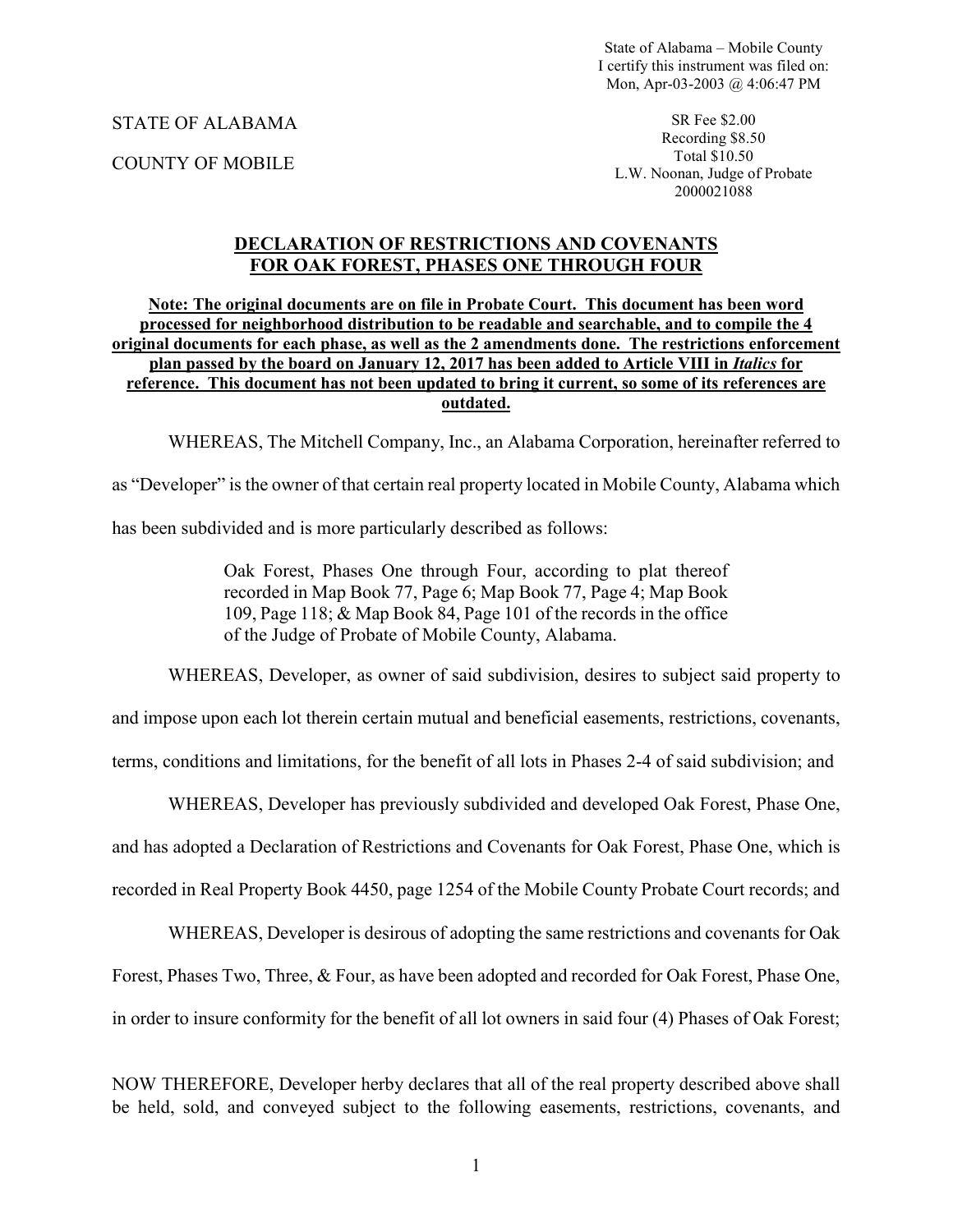conditions which are for the purpose of protecting the value and desirability of said real property and which shall run with the real property and be binding on all parties having any right, title, or interest in the described property, or any part thereof, and upon all persons deriving title through the Developer, and their respective heirs, successors and assigns and which shall inure to the benefit of each owner thereof.

# **ARTICLE I DEFINITIONS**

Section l. "Association" shall mean and refer to the Oak Forest Homeowners Association, Inc., an Alabama non-profit corporation, its successors and assigns. This is the Declaration of Covenants, Conditions, and Restrictions to which the Articles of Incorporation and Bylaws of the Association make reference.

Section 2. "Owner" shall mean and refer to the record Owner, whether one (l) or more persons or entities, of a fee simple title to all or any portion of any Lot which is a part of the Properties as hereinafter defined, including contract sellers, but excluding those having such interest merely as security for the performance of an obligation

Section 3. 'Properties" shall mean and refer to that certain real property hereinbefore described, and such additions thereto as may hereafter be brought within the jurisdiction of the Association.

Section 4. "Common Areas" shall mean real property, easements and any other interests in real property (including any improvements thereto or thereon) now or hereafter owned by the Association for the common use and enjoyment of the Owners. The Common Areas to be owned by the Association at the time of the conveyance of the first Lot are those common areas designated on the plat as hereinafter defined.

Section 5. "Lot" shall mean and refer to each of the platted lots as shown on the Plat of Oak Forest, Phase One, a subdivision as recorded in the public records of Mobile County, Alabama. In the event a portion of a lot is added to another lot due to building encroachments, setback violations or for other reasons, such combination of lots and the remainder of a lot shall also constitute a "Lot" under this definition. In the event any part of Parcel A as defined hereinafter is developed by Developer it shall also include all lots contained in such future development by Developer.

Section 6. "Developer" shall mean and refer to THE MITCHELL COMPANY, INC., a corporation, its successors and assigns.

Section 7. "Plat" shall mean and refer to the Plat of Oak Forest Subdivision, Phase One, which is recorded in the public records of Mobile County, Alabama in Real Property Book 77, page 6. In the event any part of Parcel A as hereinafter defined is developed by Developed, it shall include the plat of such further development by Developer.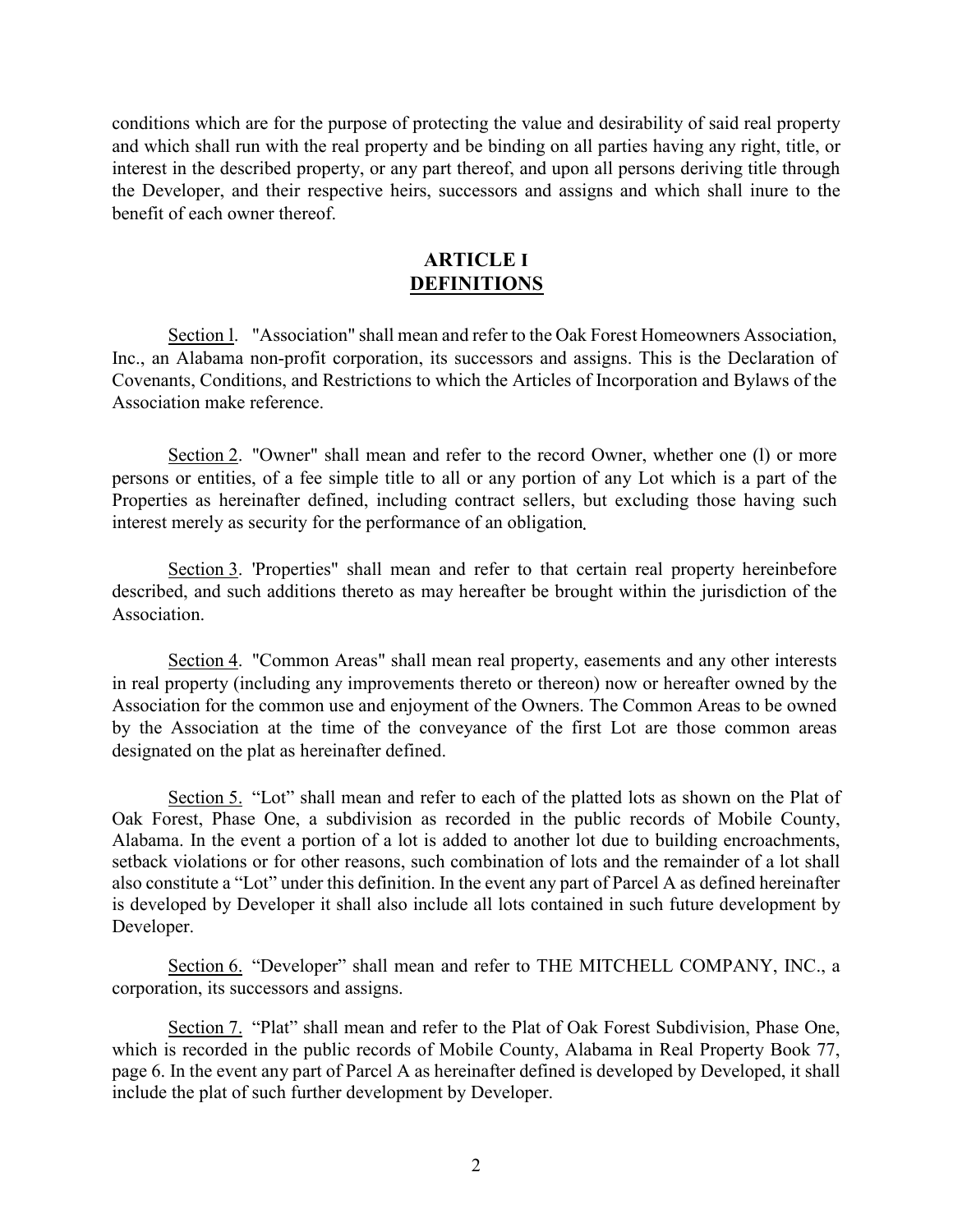Section 8. "Subdivision" shall mean and refer to Oak Forest, Phase one, subdivision situated in Mobile County, Alabama according to the Plat. In the event any part of Parcel A as defined hereinafter is developed by the Developer, it shall also include such further development by Developer.

Section 9. "Parcel A". That certain real property which is located adjacent to Subdivision, shown and described on Exhibit A, which is attached hereto and made a part hereof, including without limitation the parcels denoted "future development" and "not included" on Plat of Oak Forest Phase One.

#### A**RTICLE II DEVELOPMENT PLAN**

Section 1. Initial Development Plan. Phase One consists of 74 lots for single family residential use with such roadways and common areas as appear on the Plat.

# Section 2. Future Development.

(a) General Provisions. Developer reserves for itself, it grantees or assigns, the future right, but shall not be required or otherwise obligated, to develop all or part of Parcel A for residential use as Oak Forest or other named subdivisions and/or to convey all or part of Parcel A to other individuals or entities. The owners of lots in Phase One of Subdivision shall not, under any circumstances, bear any liability or responsibility for any of the initial development costs for any such future development. Notwithstanding anything to the contrary contained herein. As long as Parcel A remains unimproved, Developer shall not be required to share in any of the maintenance, repair or replacement obligations of Association by virtue of the ownership of Developer, its grantees or assigns, of Parcel A.

(b) Future Development of Parcel A by Developer. If any part of Parcel A is developed by Developer (development by any other party is excluded from this provision) then the following will be applicable to both Phase One and such other development by Developer of Parcel A.

1. Each owner of a lot in such other development of Parcel A shall become a member of the Association.

2. All owners of lots in Phase One shall have the right to use all common areas and easements created in such other development of parcel A on an equal basis with all future owners and occupants of lots in such other development of Parcel A and shall likewise share equal liability and responsibility for the maintenance, repair and replacement of all common areas and easements which are to be developed in such other development of Parcel A;

3. All owners or occupants of lots in such other development of Parcel A shall have the right to use all common areas and easements in Phase One on an equal basis with the owners of lots in Phase One on an equal basis with the owners of lots in Phase One and all Owners lots in such other development of Parcel A shall share in the maintenance, repair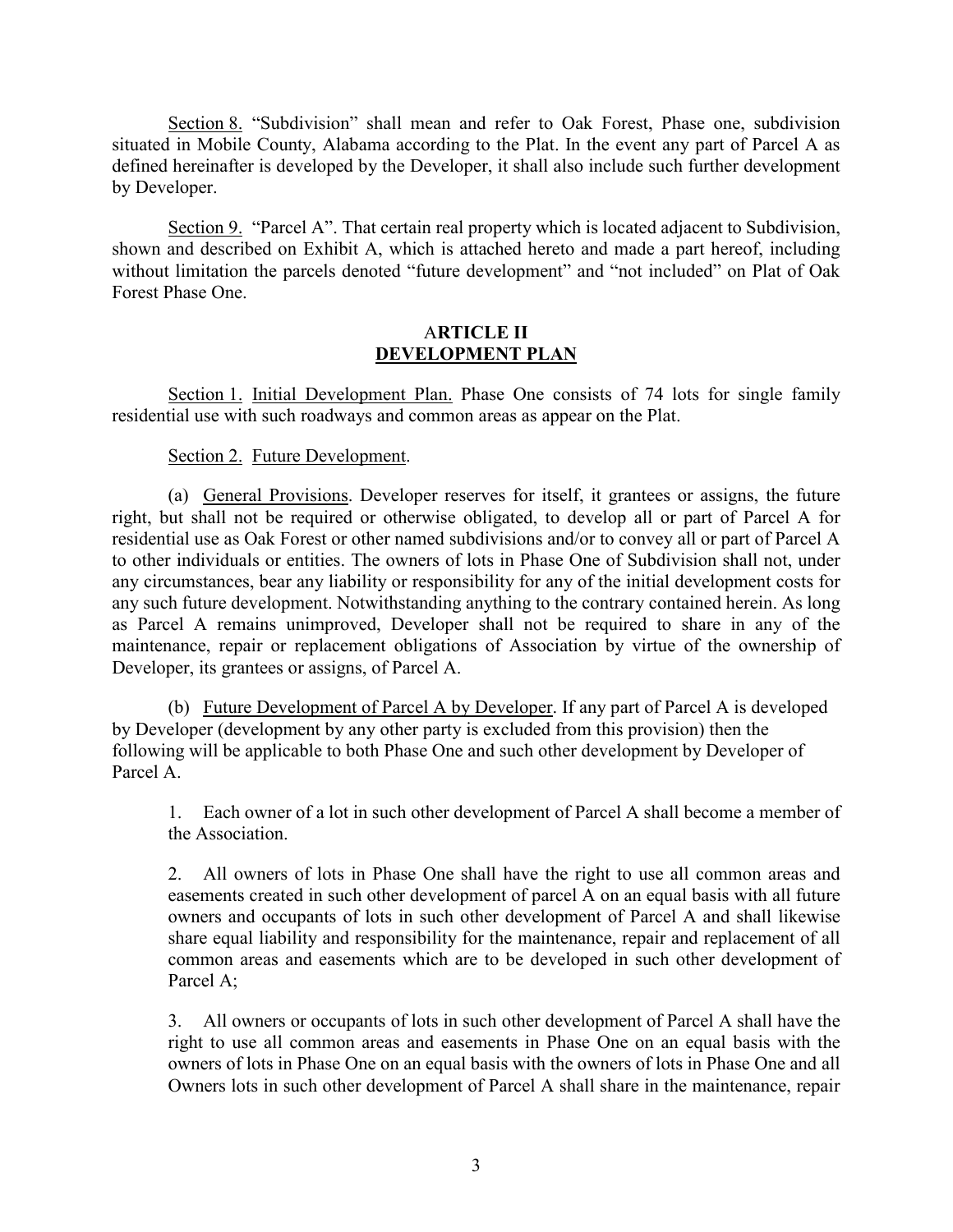and replacements obligations of the Association in accordance with the provisions of the preceding paragraph;

4. Upon completion of the construction of roads and all buildings in such other development of Parcel A or upon the initial sale or rental by Developer of a lot in such other development of Parcel A, whichever event shall occur first, the budget of Association and, therefore, the general assessments of Association as well as the apportionment thereof shall be adjusted to reflect the increased income from lot owners in such other development of Parcel A and the increased obligations of the Association for such other development of Parcel A, but the dollar amount of the then existing monthly installment paying the general and special assessments for each lot in Phase One shall not be increased or otherwise affected. For example, if 32 lots are developed for such other development of Parcel A, the share of lot owners of Phase One of the increased annual general assessment of the Association shall thereafter be  $1/106<sup>th</sup>$  of the then annual general assessment.

Section 3. Common Areas. Developer, for itself, its grantees and assigns reserves the right, but shall not be required of obligated to designate as common areas and to convey all common areas shown on Exhibit A and part of Parcel A including without limitation, the area denoted as "Gum Pond", to Association, and in such event, all lot owners shall be required to share in responsibility for the obligations of the Association with respect to maintenance, upkeep, repair and insurance thereof.

Section 4. Detention Pond. As to the area denoted as the "Detention Pond" on Exhibit A and part of Parcel A, Developer, for itself, its grantees and assigns, reserves the right but shall not be required or otherwise obligated to improve and develop the Gum Pond for recreational use, use as athletic fields and/or to convey the same to a governmental or any other entity for public use or otherwise. In the event of future development of all or part of Parcel A by an entity other than the Developer, Developer reserves the right for itself, its grantees and assigns to allow the common use of the Gum Pond by the owner of lots in such future development by another entity on such terms, agreements and conditions as shall be determined by Developer, its grantees and assigns.

### **ARTICLE III PROPERTY RIGHTS**

Section 1. Common Area Easements: Every owner of every Lot shall have a right and easement of enjoyment in and to the Common Areas which shall be appurtenant to and shall pass with title to every Lot (even if not referenced in the document of conveyance) for the following purposes:

(a) Displaying and maintaining a sign identifying the Subdivision.

(b) Erecting and maintaining a fence and landscaped area on the common area at the entrance to the subdivision.

(c) Such other rights and easements as the Association may determine to be suitable for the use and enjoyment of the owners.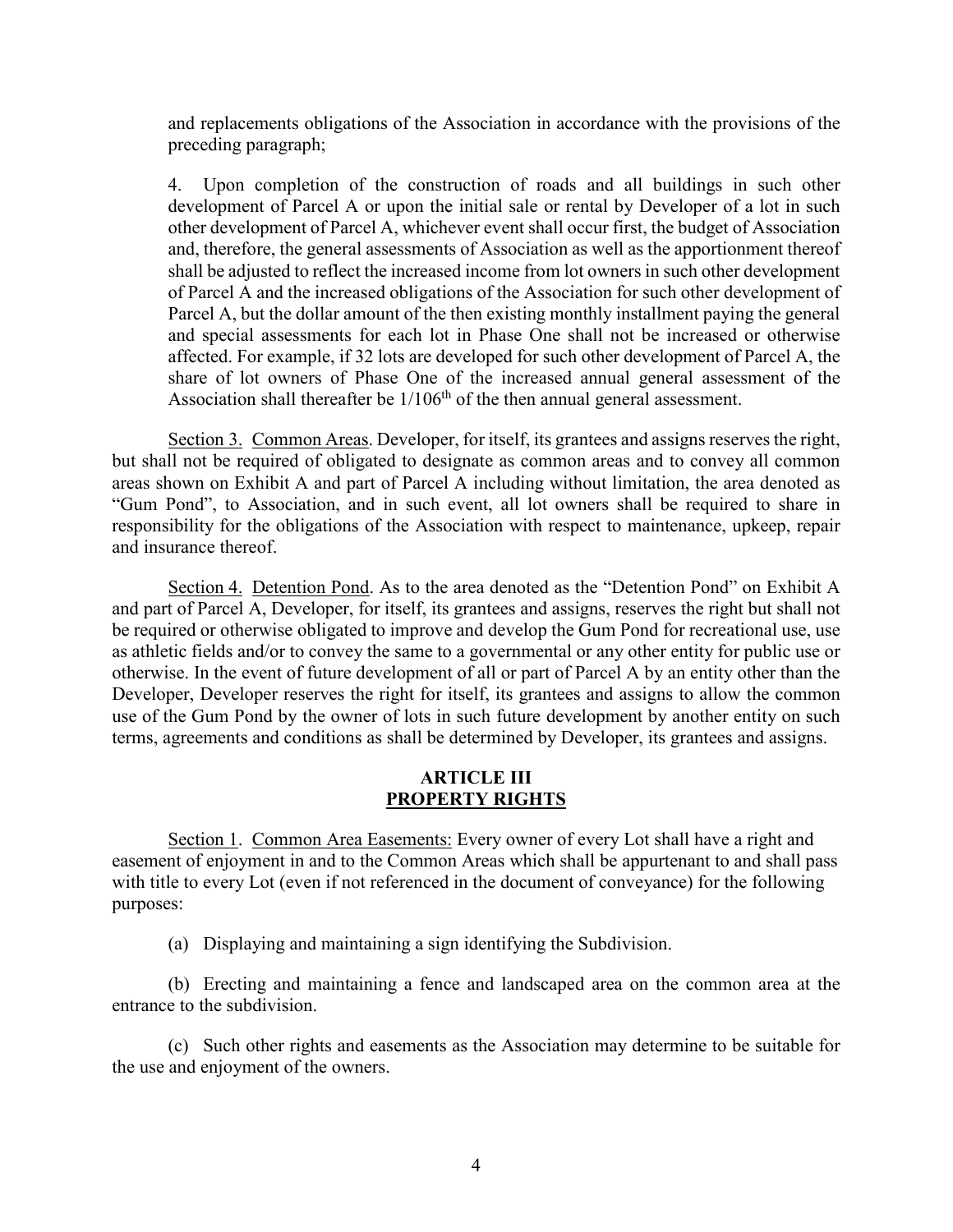Section 2. General. The rights and easements of enjoyment herein created and reserved shall be subject to the following provisions:

(a) Right of the Association to expand or bring other properties within the jurisdiction of the Association, and to merge and/or contract with the Owner's associations of adjacent subdivisions.

(b) An easement in favor of Developer and Association to develop and construct improvements on the Common Areas and to repair and maintain any existing improvements on such Common Areas; provided, however, Developer shall have no obligation to so repair and maintain any improvements once constructed.

(c) Matters contained in Development Plan as set out in Article II hereinabove.

(d) Right of Developer and Association to erect and maintain a wooden privacy fence six (6') feet in height along the southernmost boundary of Phase One of the Subdivision and Irongate Subdivision with a finished side facing Irongate Subdivision. Lot owners in Oak Forest Phase One whose lots abut said fence, shall be responsible for maintenance and upkeep of the portion of the fence adjacent to their respective lots.

(e) Easements and rights of way of record.

### **ARTICLE IV ASSOCIATION MEMBERSHIP AND VOTING RIGHTS**

Section 1. Organization of Association. Developer has caused or shall cause the formation of a homeowners association which shall be a non-profit corporation. Such corporation shall be required to hold title to all common areas as defined and provided herein. The name of such nonprofit corporation shall be "Oak Forest Homeowner's Association, Inc." and shall be referred to herein as "Association". Said Association shall be governed and managed by its Board of Directors, which shall be elected by its members in accordance with and for such terms as may be provided in its Articles of Incorporation and By-Laws; however control of the number of directors and the membership of said Board of Directors shall be retained by Developer until (i) Developer ceases to be the record owner of any unit or lot within the Subdivision or (ii) the date on which Developer relinquishes its right to determine the number of directors and to elect directors to the members of the Association, whichever event shall occur first.

Section 2. Authority of Association. The Association shall have such objects, purposes and powers as provided in the Articles of Incorporation and shall, among other things, own, maintain, service, repair and replace in necessary, all common areas as defined herein. Rules and regulations for the use thereof, shall be adopted in accordance with the terms and conditions of the Articles of Incorporation of the Homeowner's Association and By-Laws adopted by Association. The Association shall have the obligation of collecting all assessments, maintaining and investing all funds, including reserve funds, maintaining appropriate accounting records therefore in accordance with generally accepted accounting principles and paying all expenses in connection with its maintenance, repair and replacement obligations. The Association shall obtain insurance coverage as required by these Restrictions.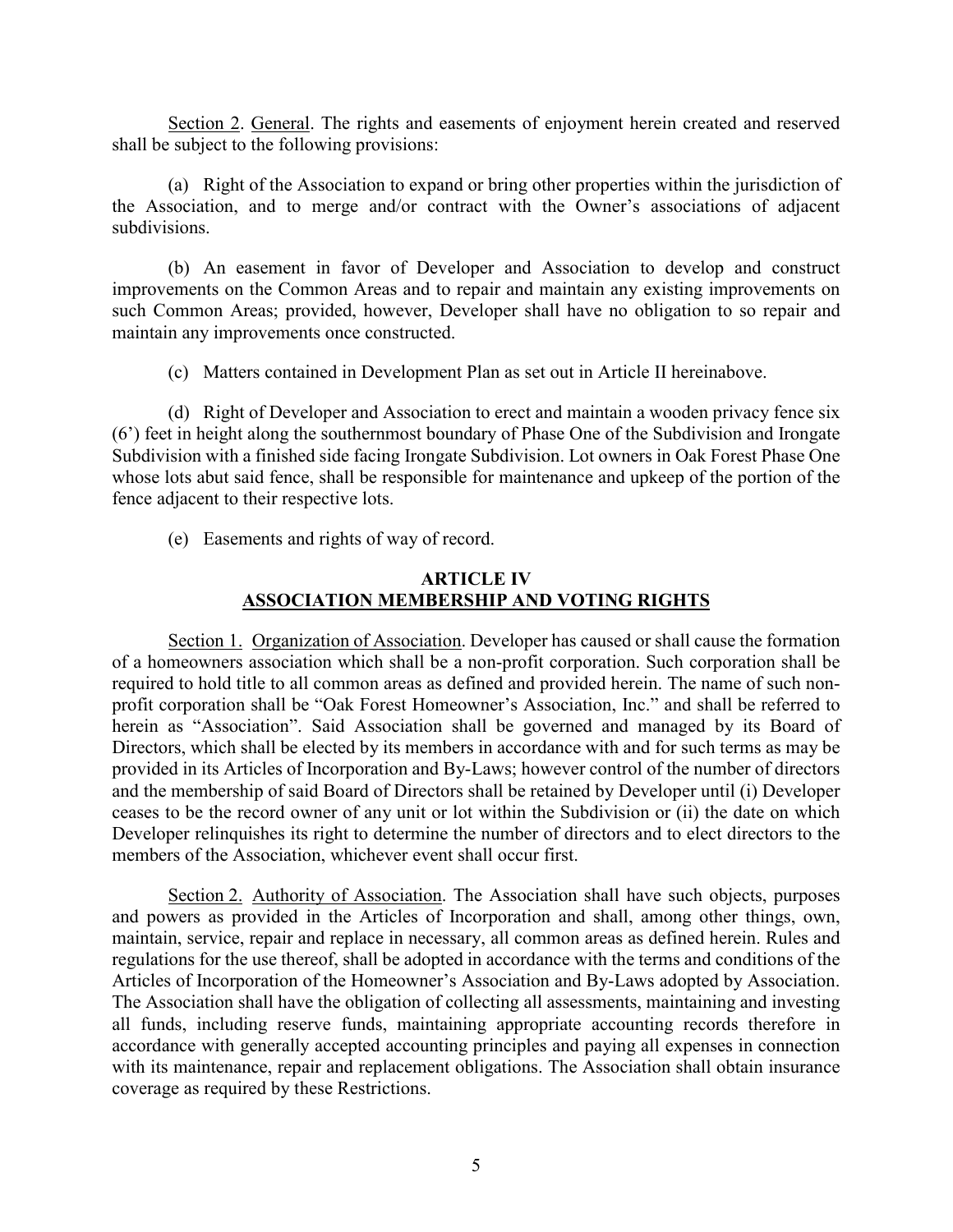Section 3. Membership. Every owner of a Lot shall be a member of the Association. Membership shall be appurtenant to and may not be separated from ownership of any Lot which is subject to assessment.

Section 4. Classes of Membership. The Association shall have two (2) classes of voting membership:

Class A. Class A members shall be all Owners with the exception of the Developer (who shall become a Class A member as provided hereafter) and shall be entitled to one (1) vote for each Lot owned. When more than one person holds an interest in the any Lot, all such persons shall be members. The vote for such a Lot shall be exercised as they among themselves determine, but in no event shall more than one (1) vote be cast with respect to any Lot.

# *The below paragraph was amended on April 3, 2000 and the current version is shown*

Class B. Class B members shall be Developer and shall be entitled to three (3) votes for each lot owned. The Class B membership shall cease and be converted to Class A membership upon the happening of either of the following events, whichever occurs earlier: (a) when Developer ceases to be the record owner of any unit or lot within the Subdivision, or (b) the date on which Developer relinquishes its right under Class B membership herein; or (c) 120 days after the date 75% of the total number of lots within the subdivision are conveyed by Developer to owners other than the Developer. Under no circumstance shall the Class B membership continue past the date which is seven (7) years from the date the original declaration was recorded.

From and after the happening of these events, whichever occurs earlier, the Class B member shall be deemed to be a Class A member entitled to one (1) vote for each lot which is owned by said Class B member. The Developer shall not exercise its voting rights granted to it under this Article in an unreasonable manner nor in such a way as to cause undue hardship upon any Owner. Likewise, Class A members shall not exercise their voting rights granted to them in a manner as to hinder the Developer, in any manner, in selling the lots it has remaining, nor to affect any reservation or right of the Developer contained herein, or elsewhere, so long as the Developer holds at least on lot for resale purposes.

# **ARTICLE V COVENANT FOR SUBDIVISION MAINTENANCE ASSESSMENTS**

Section 1. Creation of the Lien and Personal Obligation for Assessments. The Developer, for each Lot owned within the Properties, hereby covenants and each Owner of any Lot by acceptance of any Deed therefor, whether or not is shall be so expressed in such Deed, is deemed to covenant and agree to pay the Association: (1) Annual assessments and (2) special assessments for capital improvements, such annual and special assessments to be established and collected as hereinafter provided (annual assessments and special assessments under this Article V referred to hereinafter at times collectively as "assessments"), together with interest, costs and a reasonable attorneys fee, shall be a continuing charge and lien on each lot against which such assessments are made. All such assessments, together with interest, costs and reasonable attorney's fees, shall also be the personal obligation of the person who was the Owner of such obligation for delinquent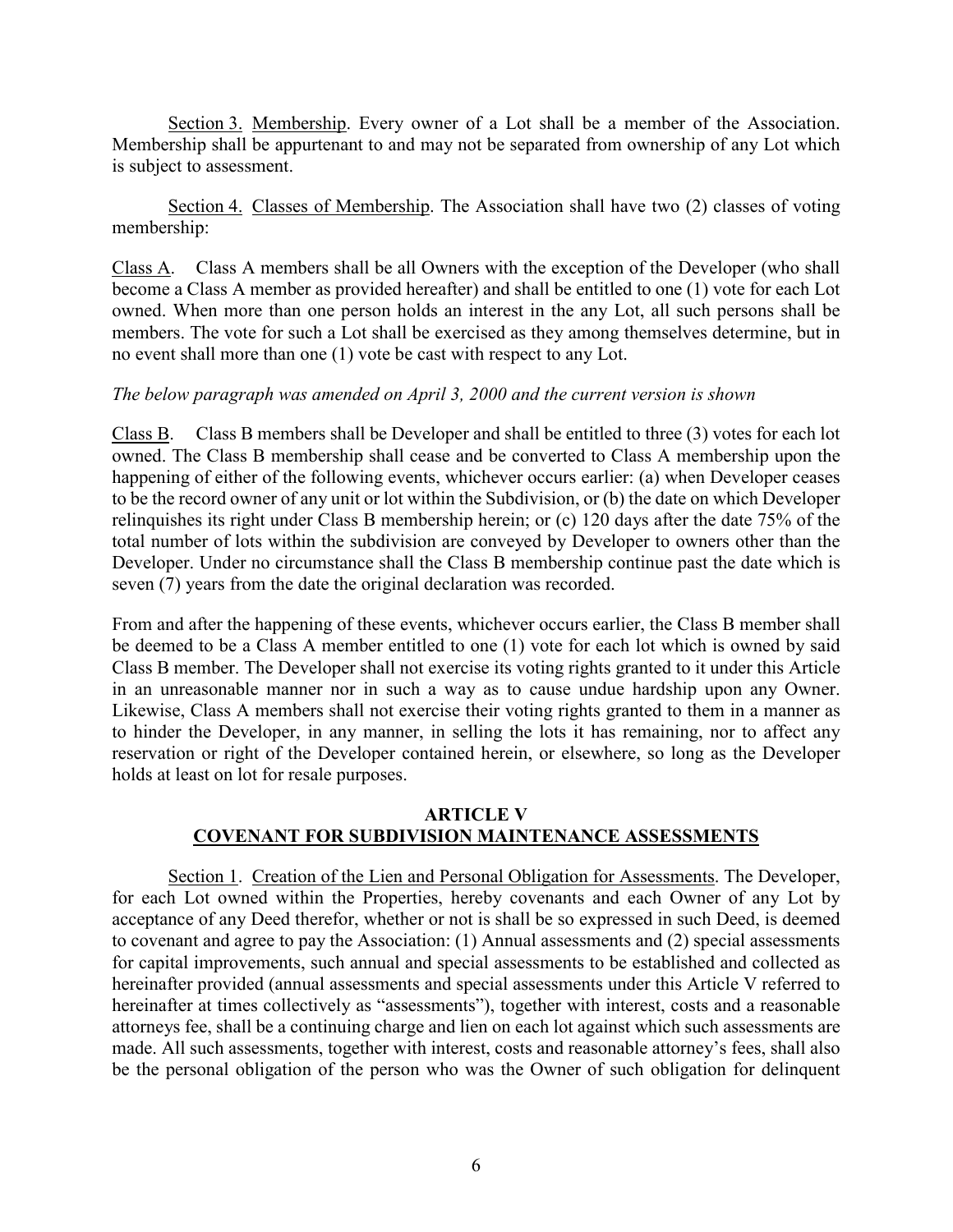assessments shall not pass to his successors in title unless expressly assumed by them, but shall continue as a lien on the lot until satisfied.

### Section 2. Purpose of Assessments.

(a) The annual and special assessments levied by the Association under this Article V shall be used exclusively to promote the recreation, health, safety and welfare of the Owners, their invitees or licensees, and for the improvement and maintenance of the common areas and any improvements situated thereon.

(b) Association's Insurance Obligations. Association shall maintain in full force and effect a comprehensive public liability insurance policy, in such amounts as the Association, in its sole discretion, deems appropriate or desirable, insurance the Association, its officers, directors, employees and managing agents and all owners from any liability in connection with any personal injury or property damage occasioned as a result of the Association's operation, maintenance, repair or replacement of the common areas, easements or other areas within the Subdivision for which Association has any maintenance, repair or replacement responsibility and for any such liability rising out of the use of such areas by owners, their families, tenants, guests or invitees.

(c) The owner shall be responsible for maintenance and repair of any and all improvements located within his Lot, including, but limited to painting, repairing, replacing and caring for roofs, exterior building surfaces, trees, shrubs, grass, walks, driveways, and other exterior improvements.

Section 3. Annual Assessment. Until December 31, 1998, the maximum annual assessment under this Article V shall be \$180.00 per Lot, payable monthly in installments of \$15.00 each on the first day of each month.

(a) From and after January 1, 1999, the maximum annual assessment under this Article V may be increased each year by an amount no more than ten percent (10%) above the potential maximum assessment for the previous year without a majority vote of the owners.

(b) From and after January 1 of the year immediately following the conveyance of the first lot to an owner, the maximum annual assessment may be increased by more than ten percent (10%) by a vote of two-thirds of each class of members who are voting in person or by proxy at a meeting duly called for this purpose.

(c) The Board of Directors of the Association may fix the annual assessment under this Article V at an amount in excess of the potential maximum assessment without a voice of the owners.

Section 4. Special Assessment for Subdivision Capital Improvements. In addition to the annual assessments authorized above, the Association may levy, in any assessment year, a special assessment under this Article V for the purpose of defraying, in whole or in part, the costs of any construction, reconstruction, repair, or replacement of an improvement upon the Common Areas, including fixtures and personal property related thereto, provided that any such special assessment shall have the approval of not less than two-thirds (2/3) of the votes of each class of members who are voting in person or by proxy at a meeting duly called for this purpose.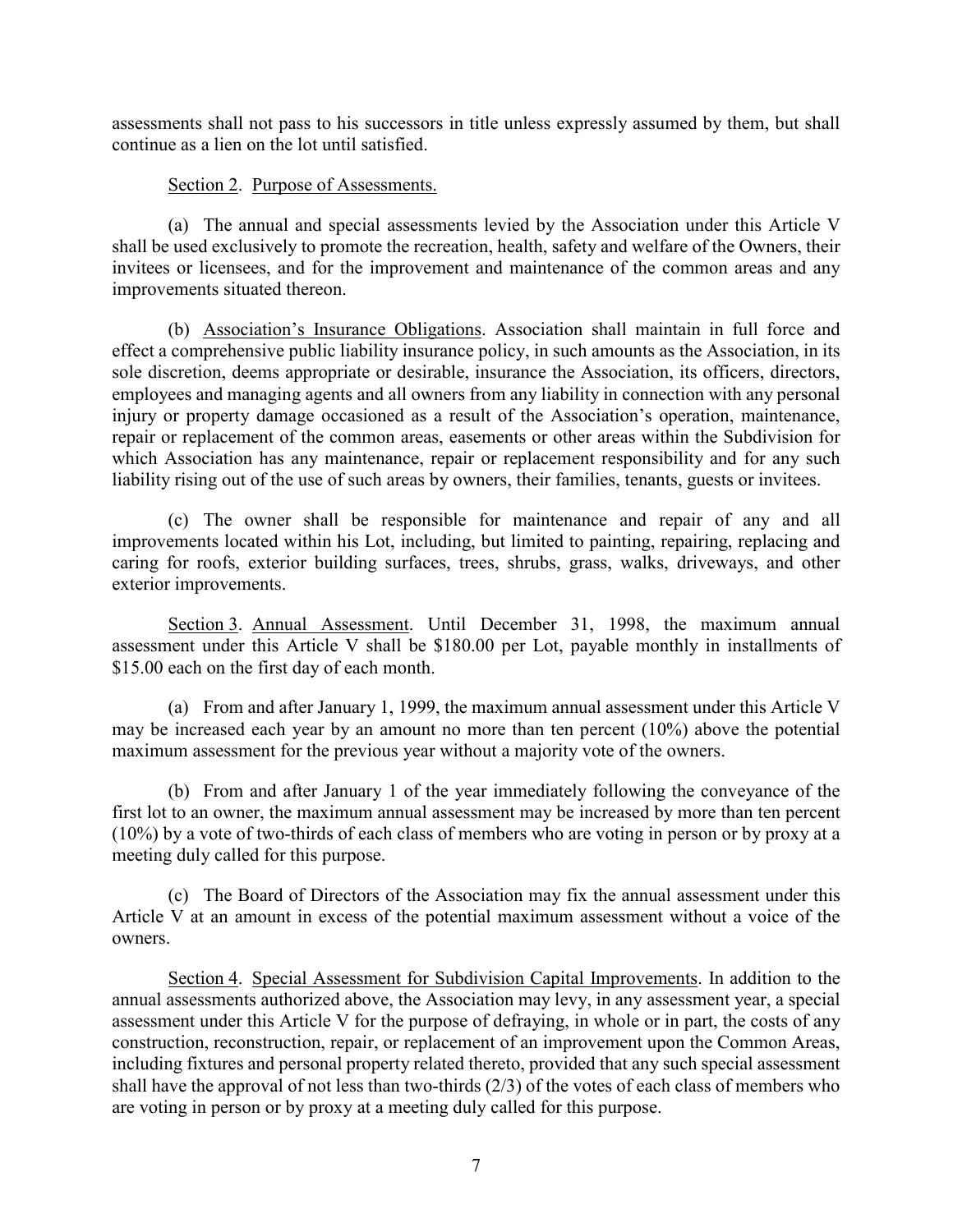Section 5. Notice and Quorum for any Action Authorized Under Sections 3 and 4. Written notice of any meeting called for the purpose of taking any action authorized under Sections 3 or 4 shall be sent to all members not less than thirty (30) days nor more than sixty (60) days in advance of the meeting. At the first such meeting called, the presence of members or of proxies entitled to cast fifty-one percent (51%) of all the votes of the membership shall constitute a quorum. If the required quorum is not present, another second meeting may be called subject to the same notice requirement, and the required quorum at the second meeting shall be one-half (1/2) of the required quorum at the preceding meeting. No subsequent meetings shall be held more than sixty (60) days following the preceding meeting.

Section 6. Uniform Rate of Assessment. Both annual assessments and special assessments under this Article V shall be fixed at a uniform rate for all Lots in the Subdivision.

Section 7. Annual Assessment Periods and Due Date. The annual assessment provided for herein shall commence as to all lots on the first day of the month following the conveyance of the first lot to an owner. The first annual assessment shall be assessed according to the number of months remaining on the calendar year. The Board of Directors shall fix the amount of the annual assessment against each lot at least thirty (30) days in advance of each annual assessment period. Written notice of the annual assessment shall be sent to each owner subject thereto. The due date shall be established by the Board of Directors if other as set forth herein. The Association shall, upon demand and for a reasonable charge, furnish a certificate signed by an officer of the Association setting forth whether the assessments on a specified lot have been paid. A properly executed certificate of the Association as to the status of assessments on a lot is binding upon the Association as of the date of its issuance.

Section 8. Effect on Nonpayment of Assessments – Remedies of the Association. Any assessment not paid within thirty (30) days after the due date shall earn interest from the due date at the highest interest allowed by law. The Association may bring an action at law against the Owner personally obligated to pay the same, and/or foreclose the lien against the property in accordance with the laws of Alabama and applicable to the foreclosure of mortgages. No owner may waive or otherwise escape liability for the assessments provided for under this Article V herein by non-use of the Common Areas, or by sale-or abandonment of his Lot. The Association shall be entitled to foreclose its lien if it elects to do so and shall have the right to sell the property at public outcry at the front door of the Courthouse of Mobile County, Alabama in accordance with Alabama Law. In a foreclosure action, the Association shall have the right to bid as a stranger at the foreclosure and to acquire, hold, mortgage and convey the same.

Section 9. Subordination of the Lien to Mortgages of Record. Except as otherwise provided by law, any lien of the Association for assessments under this Article V recorded after the date of recordation of any mortgage shall be subordinate to the mortgage on the Lot, and when the mortgagee or other purchaser of a Lot obtains title to the Lot as a result of foreclosure of such mortgage, or, as a result of a deed given in lieu of foreclosure, such acquirer of title and his successors and assigns shall not be liable for the assessments by the Association pertaining to such Lot or chargeable to the former Owner of such lot which became due prior to such acquisition of title, and such lien shall be extinguished automatically upon the recording of the foreclosure deed or deed in lieu of foreclosure. Such unpaid share of assessments together with interest, costs, and attorney's fees, shall, however, continue to be the personal obligation of the person who was the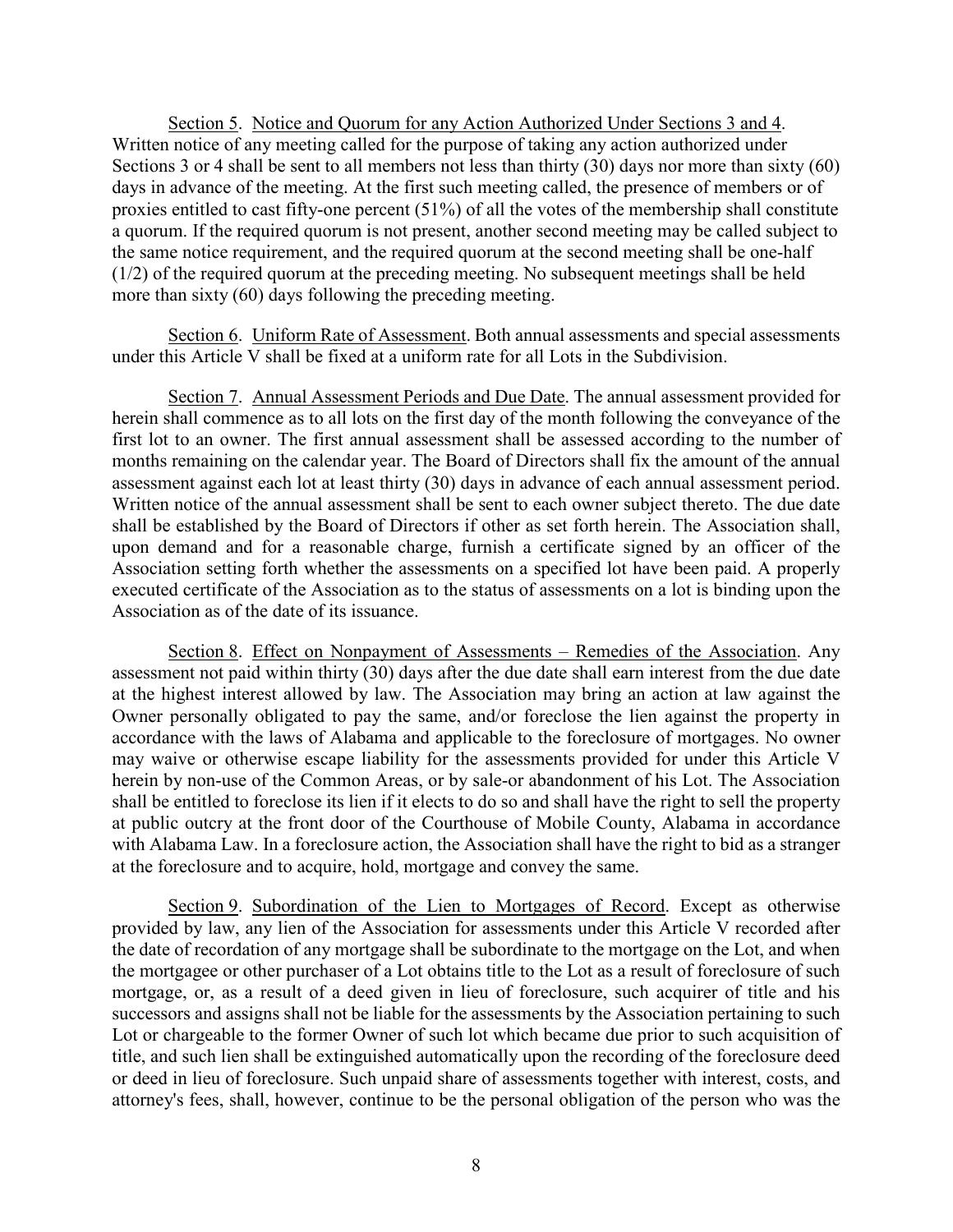Owner of the Lot at the time the assessment fell due. Any such sale or transfer pursuant to a foreclosure shall not relieve the purchaser or transferee of a Lot from liability for, nor the Lot so sold or transferred from the lien of any assessments thereafter becoming due. Except as hereinabove provided, the sale or transfer of an interest in any Lot shall not affect the assessment lien. Any liens extinguished by the provisions of this article shall be reallocated and assessed against all lots as a common expense.

#### *Section 10 was added by Amendment on April 3, 2000*

Section 10. Assessment on Lots Owned by Developer. Notwithstanding any of the other provisions of this Article Six "Fiscal Management", Developer shall not be required to pay any annual or special assessments as provided herein as to any lot which it owns. However, in the event any annual assessment proves to be insufficient for the purposes set out in this Article, then Developer shall be responsible for the amount of any such budget deficit, but only to the extent of the total assessment which Developer would have otherwise owed for the total number of lots owned by it.

#### **ARTICLE VI ARCHITECTURAL CONTROL**

Section 1. Architectural Control Committee Authority. No building, fence, sign, wall, mailbox, sidewalks, or other structure or improvement of any nature whatsoever shall be commenced, erected or maintained upon any Lot, nor shall any exterior addition to or change or alteration thereof be made until the plans and specifications showing the nature, kind, shape, height, materials, color and location of the same in relation to surrounding structures and topography and compliance with the Architectural Guidelines shall be approved in writing by the Architectural Control Committee, or the Architectural Review Representative, selected by a majority vote of the Architectural Control Committee. Detailed plans and specifications shall be submitted to the Architectural Control Committee, or the Architectural Review Representative in duplicate and written approval or disapproval shall be noted on both sets of plans and specifications or by separate letter. In the event the Architectural Control Committee, or the Architectural Review Representative, shall fail to approve or disapprove such design and location within thirty (30) days after the plans and specifications have been submitted to it, approval will not be required and this Article will be deemed to have been fully complied with. The initial members of the Architectural Control Committee shall be Charles H. Reeber, Lisa Long, and Tom Stokes. So long as Developer is the record Owner of any Lot in the subdivision, Developer shall have the exclusive right to appoint all members of the committee, and all such members shall serve at the pleasure of the Developer. At such time as Developer ceases to own any Lots in the subdivision or any future phase thereof or at such other time as Developer in its own discretion deems appropriate, Developer shall relinquish the exclusive right to appoint all members to the Architectural Control Committee.

Section 2. When a building or other structure has been erected or its construction substantially advanced and the building is located on any Lot in a manner that constitutes a violation of these covenants and restrictions or the building setback lines shown on the recorded Plat, or this Declaration, the Architectural Control Committee or the Architectural Review Representative may release the Lot, or parts of it, from any part of the covenants and restrictions,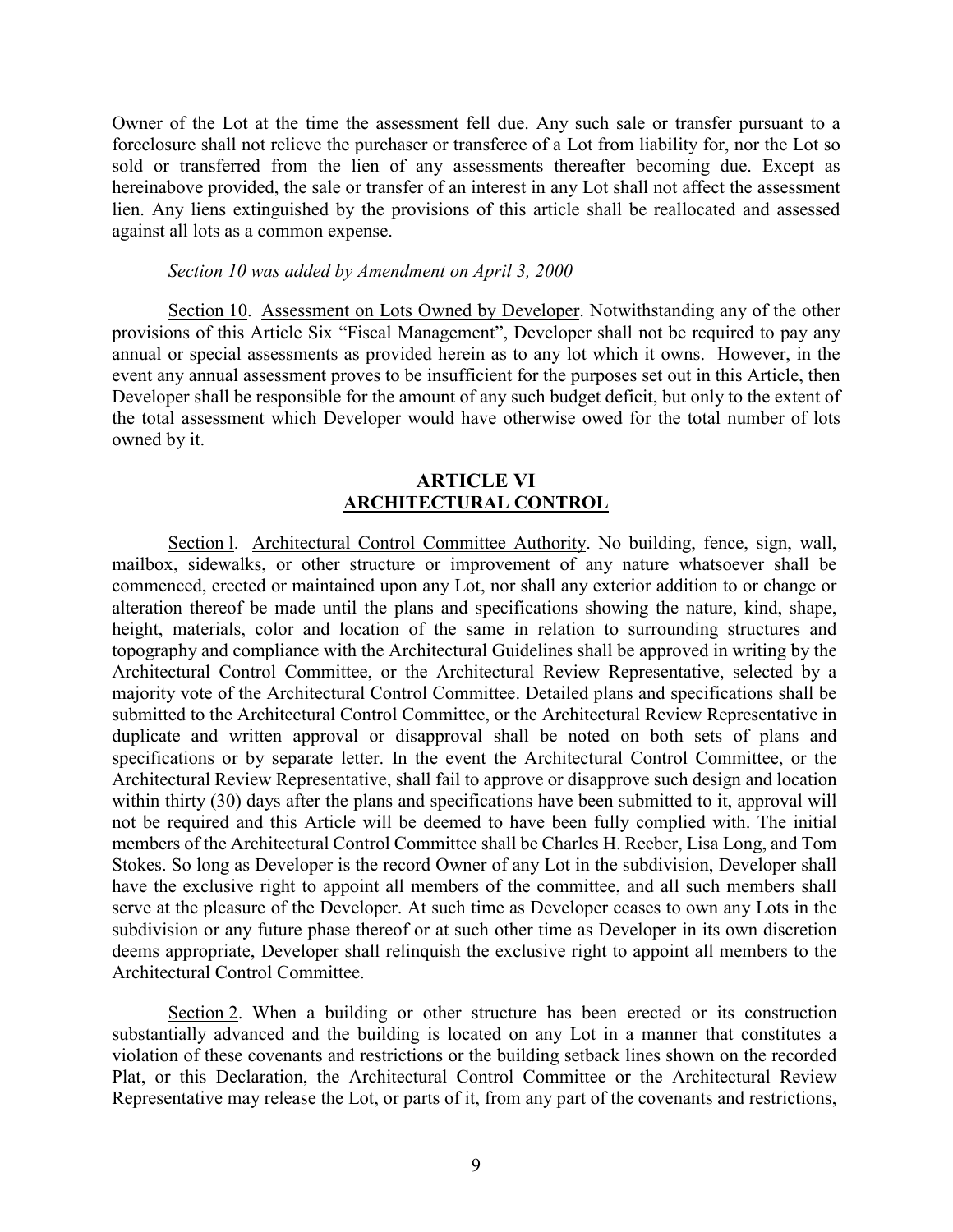or setback lines, that are violated. The Architectural Control Committee, or the Architectural Review Representative, shall not give such a release except for a violation that it determines to be a minor or insubstantial violation in its sole discretion.

# **ARTICLE VII BUILDING SETBACK LINES AND CONSTRUCTION RESTRICTIONS**

Section 1. Single Family Residence Purposes. No Lot in the subdivision shall be used except for single family residential purposes. No building shall be erected, altered, placed or permitted to remain on any Lot other than one, detached single family dwelling not to exceed two stories in height.

Section 2. Minimum Square Footage. No one story dwelling shall be erected on any of Lot having a living area of less than 800 square feet, and no dwelling with more than one story of living area shall have a first floor living area of less than 500 square feet and a total living area of 1,000 square feet. All square footages shall be exclusive of open porches, carports or garages.

Section 3. Setback Lines. No residential structure shall be erected on any Lot of the Subdivision which does not conform to the setback lines, if any, drawn on the applicable recorded Plat of Oak Forest, and the following: each lot shall have a minimum building setback line of fifteen (15) feet from the rear lot line, five (5) feet from each side lot line and twenty-five (25) feet from the front lot line.

# **ARTICLE VIII GENERAL RESTRICTIONS**

*The restrictions in place in our neighborhood covenants are listed below, with means of enforcement passed by the board listed below.* 

*First offense: Notice from Property Manager of violation with 30 days to resolve the issue, unless otherwise specifically stated in the letter. If issue is not resolved within 1 month, a second offense letter will be sent, with \$50 fine.* 

*Second offense: \$50 fine added to your account. Notice from Property Manager of violation with 1 month to resolve the issue, unless otherwise specifically stated in the letter.* 

*Additional Offenses: \$75 fine added to your account. This fine will be added to your account for each month that the problem is not resolved satisfactorily.* 

Section l. No exploration or drilling for oil, gas or other minerals shall be permitted or allowed on any Lot in said subdivision and no Lot shall be used or maintained as a dumping ground for rubbish, trash, garbage or other waste.

*While this has not been an issue in the past, this will be enforced strictly if it becomes an issue.*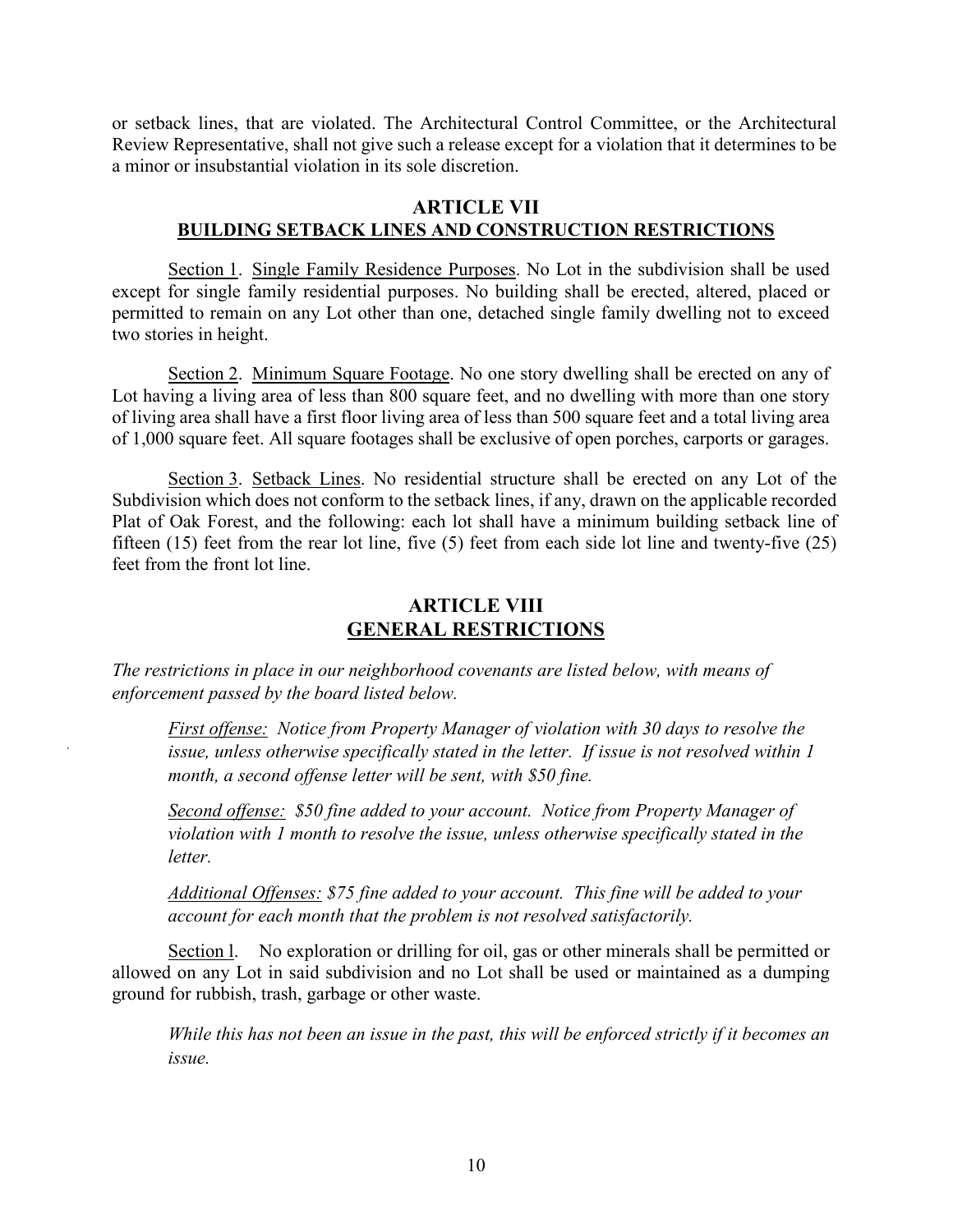Section 2. No noxious or offensive trade or activity shall be carried on or maintained on any Lot in the subdivision nor shall anything be done thereon which may be or become an annoyance or nuisance to the neighborhood.

*Any dealing of drugs or other paraphernalia that can be linked to a specific property will be reported to the police, as well as being treated as an immediate 'second offense' as described above.*

Section 3. No mobile living facility or structure of a temporary character shall ever be used as a residence. However, Developer may use a mobile home or temporary structure as a construction or sales office.

*While this has not been an issue in the past, this will be enforced strictly if it becomes an issue.*

Section 4. Trash, garbage, or other waste shall not be kept except in sanitary containers.

*This has been a recurring issue and will be enforced as described above. Any waste shall be kept in containers, and any debris or abandoned equipment shall be kept behind fences. If visible from the street it will be treated as a violation. This includes broken basketball goals.*

Section 5. All structures, improvements, yards, driveways, and landscaping must be diligently and properly maintained in a neat and sanitary condition so as to secure the aesthetics of the subdivision.

*This has been a recurring issue and will be enforced as described above. All yards must be kept neatly, unless contained behind a fence. This includes regular mowing, edging, and trimming of bushes, keeping cars off of the lawn, as well as keeping basketball goals, bushes, & other obstructions off of the sidewalk. This includes keeping any vehicles that do not run or have valid registration behind a fence, or enclosed in a garage. Houses should also be kept in good repair, including missing shutters, trim, siding, etc. where visible from the street.*

Section 6. No animals, livestock or poultry of any kind shall be raised, bred or kept on any Lot, except that dogs, cats or other household pets may be kept, provided that they are not kept, bred or maintained for any commercial purpose. In no event shall more than two household pets be kept on any Lot at any one time. No pet kept, raised or bred on any lot shall exceed a maximum of forty (40) pounds.

*The property manager does not intend to go door to door counting pets and weighing them. However, if pets become a source of complaint by other neighbors, this will be handled as a violation.*

Section 7. No sign of any kind shall be displayed to the public view on any Lot except one sign of not more than five square feet advertising the property for sale or rent, or signs used by a builder to advertise the property during the construction and sales period; provided, however,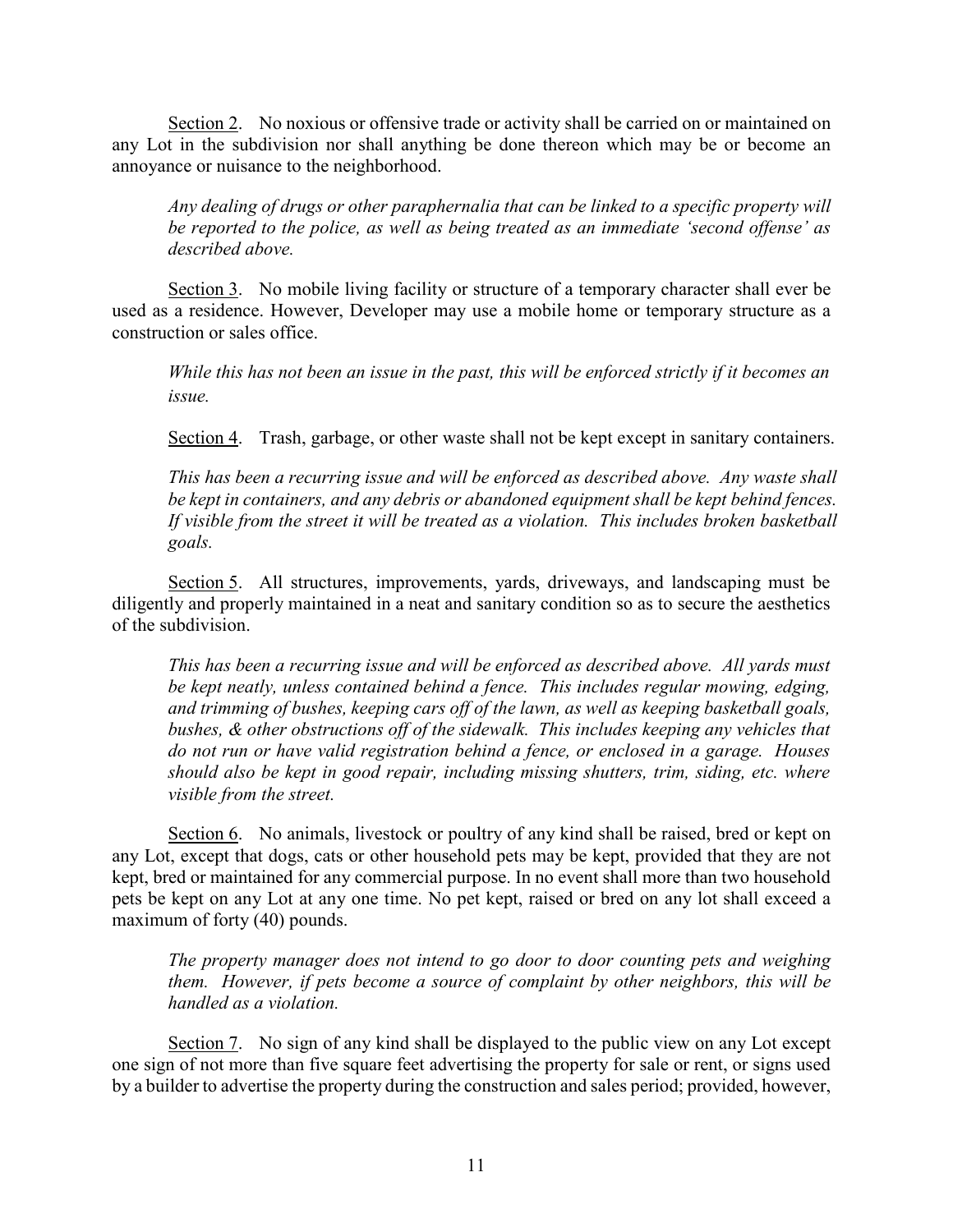MITCHELL HOMES or THE MITCHELL COMPANY, may erect a sign not exceeding four feet in height by eight feet in width as to the dimensions of the sign on any Lot which it owns.

#### *While this has not been an issue in the past, this will be enforced if it becomes an issue.*

Section 8. No fence or wall shall be erected on the street frontage of any Lot or in the area between the rear of the dwelling, on each side, and the front of the Lot line unless an exception based on desirable architectural effect is obtained from the Architectural Control Committee or the Architectural Review Representative. No fence may be constructed on any Lot until the design, location, height, materials used for construction, and the color of the fence have been approved in writing by the Architectural Control Committee or the Architectural Review Representative based on aesthetics, harmony with existing structures, topography, integrity of construction, requirements for uninterrupted storm water drainage, and access requirements for construction of dwellings on adjoining property and/or maintenance of existing dwellings on adjoining property. Based on the foregoing considerations, the Architectural Control Committee or the Architectural Review Representative may impose certain requirements, as a condition of approving such fence, as the Architectural Control Committee and Architectural Review Representative deem appropriate.

*The HOA is in the process of establishing an Architectural Control Committee (ACC). Any request for changes as listed above should be submitted to the Board at the email address above. Decisions will be very reasonable, and this is only an effort to keep the community in aesthetic harmony, and not to be unreasonably restrictive. Remember, property values are improved with well-maintained harmonious neighborhoods, and this is in all of our best interest. Violations will be handled as described above, and the covenants allow for legal action against those who do not gain approval for construction that requires ACC approval.* 

Section 9. Utility, drainage, or other easements shall not be fenced in any manner that will prohibit access and use. Drainage easements shall not be obstructed in any way that will alter the natural and normal flow of drainage.

#### *While this has not been an issue in the past, this will be enforced if it becomes an issue.*

Section 10. No one shall change the natural contours of the land causing undue and harmful flow of surface water drainage to adjoining property Owners. In order to facilitate natural surface water drainage, it may be necessary for the developer to contour each building lot to provide a continuous drainage pattern from lot to lot within the subdivision. These drainage patterns shall not be altered.

*While this has not been an issue in the past, this will be enforced if it becomes an issue.*

Section 11. No outside clothes lines visible from the street or adjacent property or other items detrimental to the appearance of the subdivision shall be permitted on any lot.

*While this has not been an issue in the past, this will be enforced if it becomes an issue.*

Section 12. No satellite dishes or satellite reception equipment shall be permitted in the subdivision except in a back yard, no closer to the front street than the rear of the house and no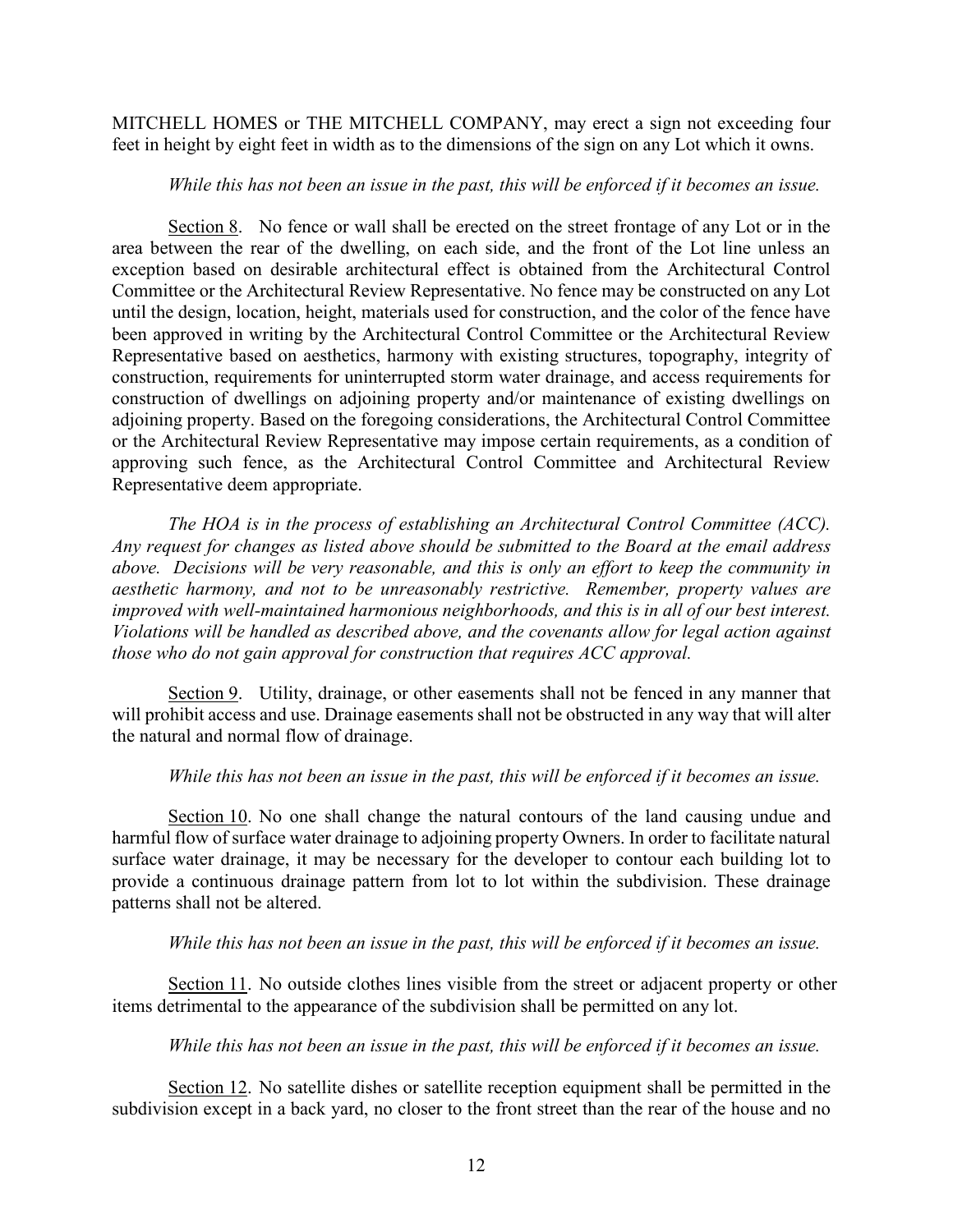closer to the side lot line than the side of the house, and it shall be screened by a wooden fence at least four (4) feet in height on all sides and shall not be placed in such a manner as not to be visible from adjacent Lots or visible from the street. Notwithstanding the foregoing, satellite reception equipment not larger than twenty (20) inches in diameter may be attached directly to or under the overhanging eaves of a house.

*There are a number of properties that currently violate Section 12. However, section 12 will only be enforced if a dish is installed that is excessive and unreasonable and becomes an eyesore to the neighborhood.*

Section 13. No boats, trailers, motor homes, campers, or other recreational vehicles shall be parked on any lot in the subdivision unless done in such a manner as to not be visible from the street.

*This has been a recurring issue and will be enforced as described above. All recreational vehicles as described above will be required to be kept behind a fence.*

Section 14. Outdoor storage buildings may be constructed on lots provided plans are submitted and approved by the Architectural Control Committee. Storage buildings must be of similar design and construction as the home on the Lot where construction is proposed.

### *See Section 8 about the Architectural Control Committee*

Section 15. Invalidation of any of these covenants by judgement or court decree shall in no way affect any of the other provisions which shall remain in full force and effect.

# **ARTICLE XIV GENERAL PROVISIONS**

Section l. Enforcement. The ASSOCIATION, or any Owner, shall have the right to enforce, by any proceeding at law or in equity, all restrictions, conditions, covenants, reservations, liens and charges now or hereafter imposed by the provisions of this Declaration. Failure by the ASSOCIATION, or any Owner, to enforce any covenant or restriction herein contained shall in no event be deemed a waiver of the right to do so thereafter.

Section 2. Severability. Invalidation of any one of these covenants or restrictions by judgment or court order shall in no way affect any other provision which shall remain in full force and effect.

#### *The below paragraph was amended on April 3, 2000 and the current version is shown*

Section 3. Duration and Amendment. The covenants and restrictions of this Declaration shall run with and bind the land for a term of twenty (20) years from the date this Declaration is recorded, after which time they shall be automatically extended for successive periods of ten (10) years. After Developer has completed construction of homes on all lots within the subdivision and any future phase thereof, or has closed the sale of all lots therein, this Declaration may be amended at any time by a document signed by the then owners of two-thirds (2/3) of the lots agreeing to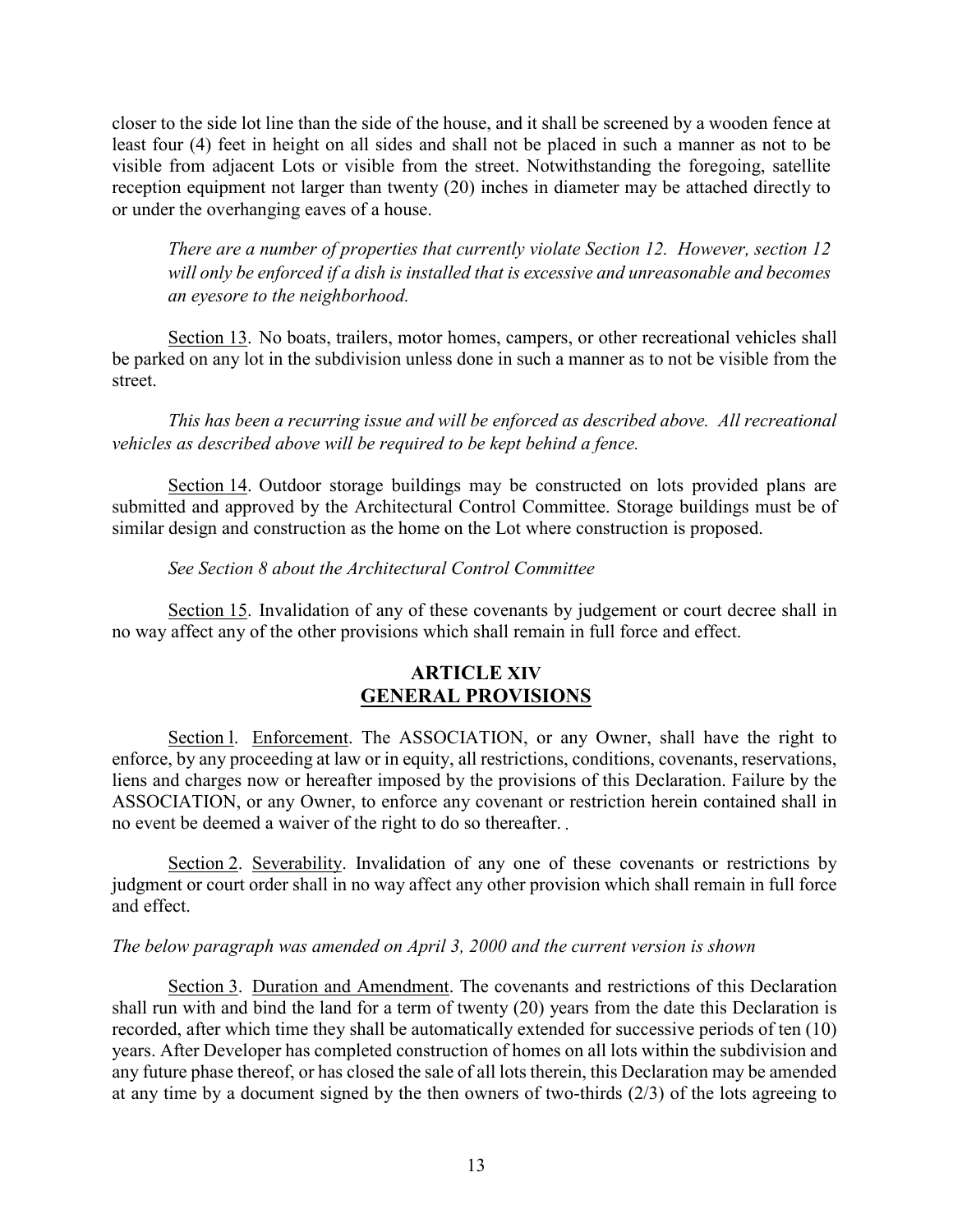change these covenants in whole or in part, which has been recorded in the public records of Mobile County, Alabama. Any material amendment to this document must be done at a meeting of the membership called in accordance with the provisions set out in the Oak Forest Homeowners Association By-Laws.

Section 4. FHA/ VA Approval. As long as there is a Class B membership, the following actions will require the prior approval of the Federal Housing Administration and/or the Veterans Administration: Annexation of additional properties, dedication of Common Area, and amendment of this Declaration of Covenants, Conditions and Restrictions.

Section 5. Amendments by Developer. Until such time as Developer, its successors and assigns, has completed the construction of homes on all lots within the Subdivision or the closing of the sale of all such lots within the Subdivision, the Developer herein expressly reserves unto itself the sole and unilateral right to amend, modify, change, cancel or annul these Restrictions, in whole or in part, at any time during the pendency or term of the same as existing, or as the same may be amended, modified, changed, canceled or annulled by Developer in accordance with the foregoing provisions. These Restrictions may be so changed, modified, amended, altered or terminated solely and unilaterally by the recording in the records of the Office of the Judge of Probate of Mobile County, Alabama of a written instrument duly executed by Developer, its successors or assigns which purports to have changed, modified, amended, altered or terminated these restrictions. It is expressly reserved and stipulated herein that such action as may be taken by Developer in accordance with the foregoing authority and power and may result in all or any part of these Restrictions as existing or as may be changed, modified, amended or altered being either more or less restrictive or burdensome than the foregoing Restrictions contained herein. It is further stipulated and reserved herein that Developer may at any time waive all or any part of these Restrictions as set forth herein. Developer may also include in any contract or deed hereinafter entered into or delivered such modifications and/or additions to these Restrictions which, by their nature, have the effect of raising the standards of the Subdivision. If Parcel A is developed by Developer prior to the conveyance of all lots in Subdivision, the provisions of this paragraph regarding Developer's ownership of lots shall be deemed to apply to ownership of all lots in said Parcel A developed by Developer.

Section 6. Effect of Acceptance of Ownership of Lot. All future Owners of any Lot or lots subject to these Restrictions, shall by virtue of the acceptance of the conveyance or other transfer of any interest in or title to such lot or lots or the execution of a contract for the purchase thereof, whether from Developer or any subsequent Owner of such lot or lots, shall be deemed to have accepted such conveyance or transfer or other contract subject to each and all of these Restrictions and to have agreed to be bound by all of the terms and conditions of thereof, whether or not such restrictions have been referenced in any written instrument.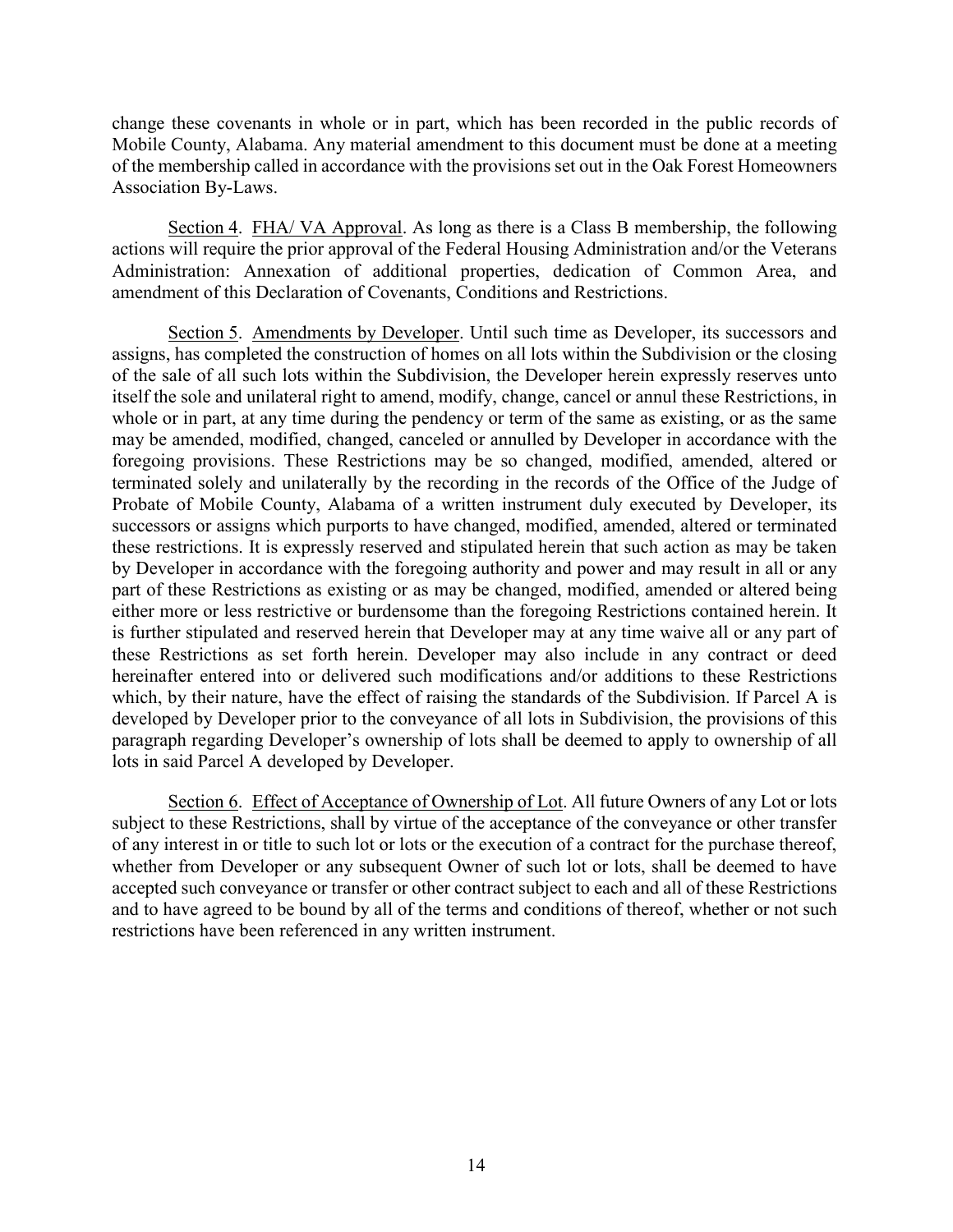IN WITNESS WHEREOF, the Developer has executed this declaration of Covenants, Conditions, and Restrictions for Oak Forest, Phase 1, a Subdivision this 25<sup>th</sup> day of March, 1997.

| SIGNED, SEALED, AND DELIVERED DEVELOPER:<br>IN THE PRESENCE OF: |                                                     |
|-----------------------------------------------------------------|-----------------------------------------------------|
|                                                                 | THE MITCHELL COMPANY, INC.                          |
| NAME: Signature on File                                         | a Corporation                                       |
| NAME: Signature on File                                         | BY: Signature on File<br>Its: Senior Vice President |
| <b>STATE OF ALABAMA</b>                                         |                                                     |

The foregoing instrument was acknowledged before me on this  $25<sup>th</sup>$  day of March, 1997, by Chuck H Reeber, as Senior Vice President of THE MITCHELL COMPANY, INC., a Corporation. He is personally known to me or has produced \_\_\_\_\_\_\_\_\_\_\_\_\_\_\_\_as identification.

> Signature on file NOTARY PUBLIC Name: Dawn Klosterman My Commission expires 8/14/2000

THIS INSTRUMENT PREPARED BY:

COUNTY OF MOBILE

Beth McFadden Rouse, Attorney McFADDEN, LYON, & ROUSE, L.L.C 718 Downtowner Blvd Mobile, AL 36609 (334) 342-9172

Note: see original probate court document for 'Exhibit A' original map of subdivision & legal description.